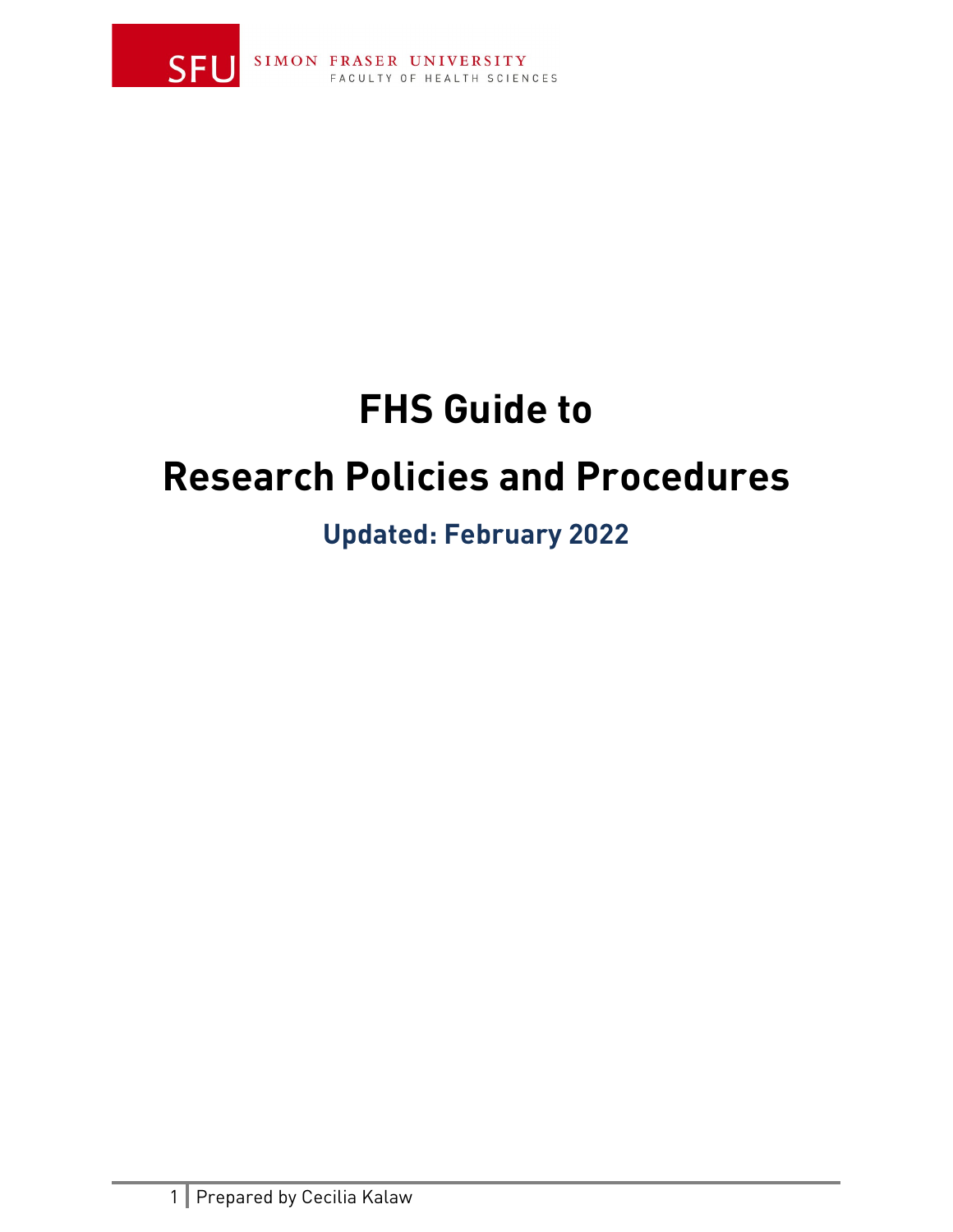

# **Table of Contents**

|--|--|

### Pre-Award: Applying For External Funding

### **Post-Award: Using Your External Funding**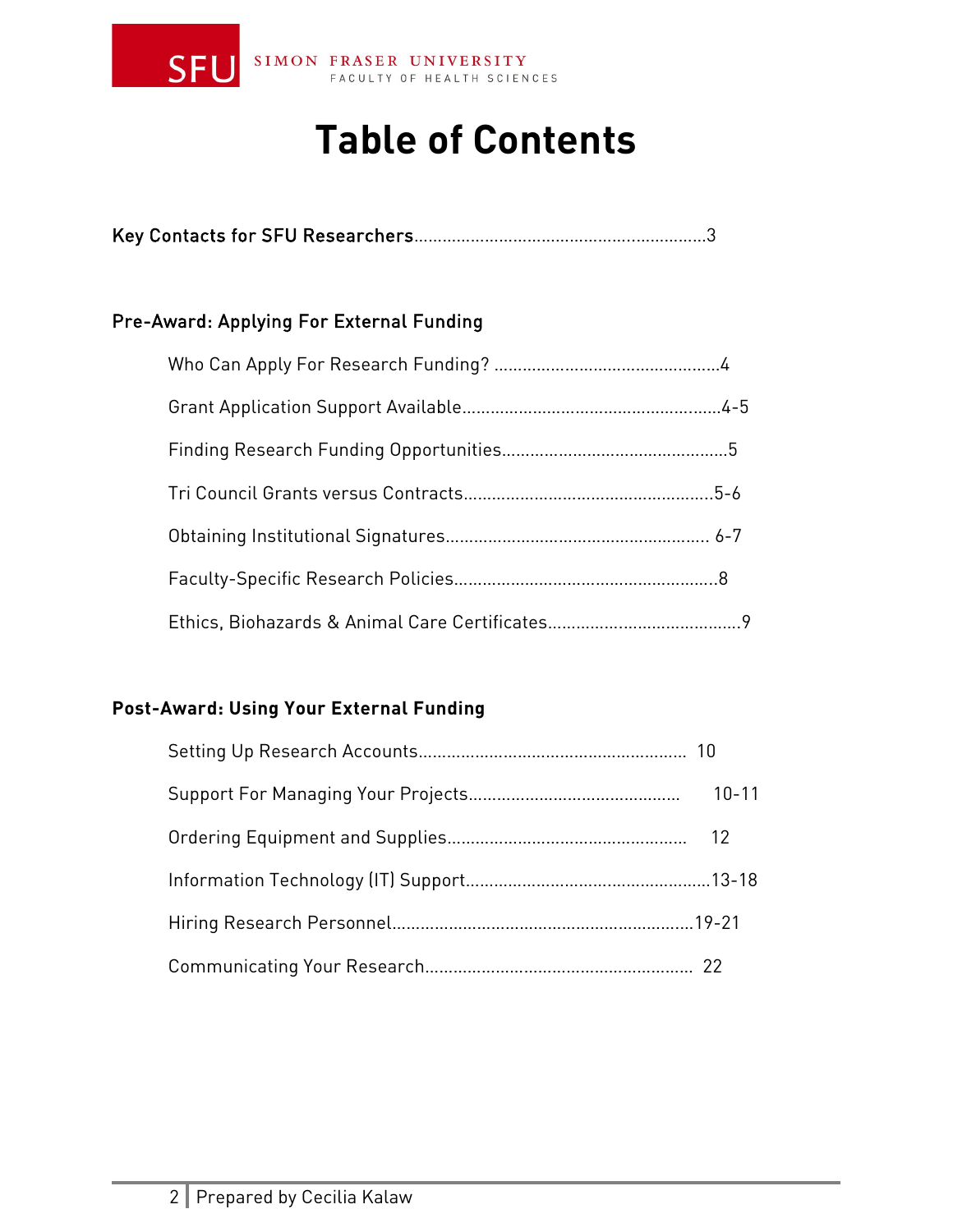# **Key Contacts**

**SFI** 

### **Pre-Award:**

#### **FHS Research Support (Grants Facilitation; Research Coordination)**

| - Cecilia Kalaw  | ckalaw@sfu.ca | 778.782.7037 |
|------------------|---------------|--------------|
| Katrina Salvante | fhsres0sfu.ca | 778.960.2752 |

#### **Institutional Signatures and E-submissions:**

All signature requests require an SFU Signature Sheet and should be directed to [ckalaw@sfu.ca](mailto:ckalaw@sfu.ca) for Dean's signature; these are then forwarded to: **[ors@sfu.ca](mailto:ors@sfu.ca)**

**SFU Institutional Signing Authority for Research Grants/Contracts:** Aniko Takacs-Cox, Director ORS, [ata26@sfu.ca,](mailto:ata26@sfu.ca) 778-782-5457

**SFU Institutional Financial Authority for Research Grants/Contracts:** Leann Liew, Manager Res. Accounting[, lhliew@sfu.ca,](mailto:lhliew@sfu.ca) 778-782-8092

#### **Research Services Contacts for Tri-Council Grants**

| $\bullet$ Gabriella Por | gabriella por dsfu.ca | 778-782-9218 |
|-------------------------|-----------------------|--------------|
| • Nicholas Mudry        | nmudry@sfu.ca         | 778-782-4120 |
| Jelena Damljanovic      | Jdaljan@sfu.ca        | 778-782-4705 |

#### **Research Services Contacts for Non-TriCouncil Grants/Contracts**

| • Nataliya Karpenko   | nkarpenk@sfu.ca         | 778-782-6684 |
|-----------------------|-------------------------|--------------|
| • Michael J. Thurgood | Michael thurgood@sfu.ca | 778-782-6770 |
| • James Pai           | james pailasfu.ca       | 778-782-6816 |
| • Norm Deeb           | norm deeb@sfu.ca        | 778-782-5717 |

### **Post-Award:**

#### **FHS Research Accounts Support**

|           | $\bullet$ Barbara Karlen | barbara karlen@sfu.ca | 778.782.9209 |
|-----------|--------------------------|-----------------------|--------------|
| $\bullet$ | Maggie Yeung             | maggie yeung@sfu.ca   | 778.782.9472 |
|           | • Jennifer Balenzano     | jen balenzano@sfu.ca  | 778.782.4484 |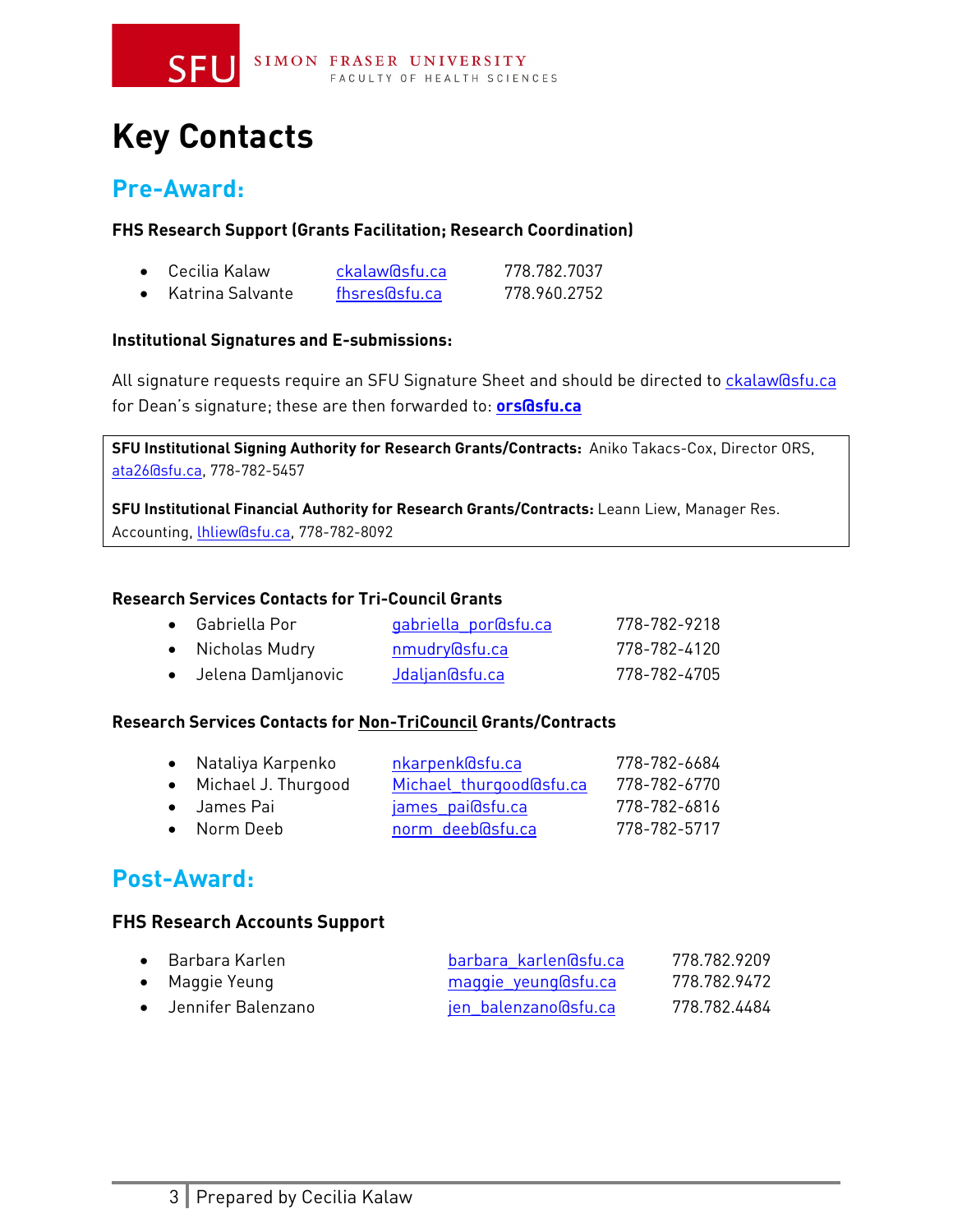# **Pre-Award: Applying For External Funding**

### **Who Can Apply For Research Funding?**

- a) SFU Continuing Faculty (faculty members holding academic appointments (with or without tenure) at SFU that include research activities, and no specified end date). Lecturers, lab instructors and sessional appointments typically are not able to apply for and hold research funding at SFU.
- b) Limited Term Faculty [faculty members with academic appointments that have a specified end date and include time for research; appointments must span entire term of funding application]
- c) Adjunct Faculty [Qualified persons whose professional work leads them into a close working association or a community of professional interest with the research or other academic pursuits of an academic unit at SFU]
- d) University Research Associates, Postdoctoral Fellows, and Graduate students may apply for grants and external awards which provide stipends to highly qualified research trainees. Graduate students and Postdoctoral Fellows cannot hold research accounts independently and require supervisor oversight and signing authority on these accounts.

\*\*\*Limited Term faculty, Adjunct faculty, University Research Associates, Postdoctoral fellows will need to complete and submit a signed [Eligibility](https://www.sfu.ca/research/sites/default/files/2021-06/Non%20Faculty%20Members%20Adjunct%20Prof%20Form-Revised%20in%202021_0.pdf)  [Form](https://www.sfu.ca/research/sites/default/files/2021-06/Non%20Faculty%20Members%20Adjunct%20Prof%20Form-Revised%20in%202021_0.pdf) if they are submitting a funding application as Principal Investigator.

### **Grant Application Support Available**

The FHS Research Grants Facilitator is Cecilia Kalaw (2-7037) and she assists research faculty (a, b, or c from the above list) and their teams with pre-award application processes, including:

- Identifying research funding opportunities
- Planning their programs of research
- Preparing FHS Dean's Office research funding activity reports and documents for institutional support required for funding applications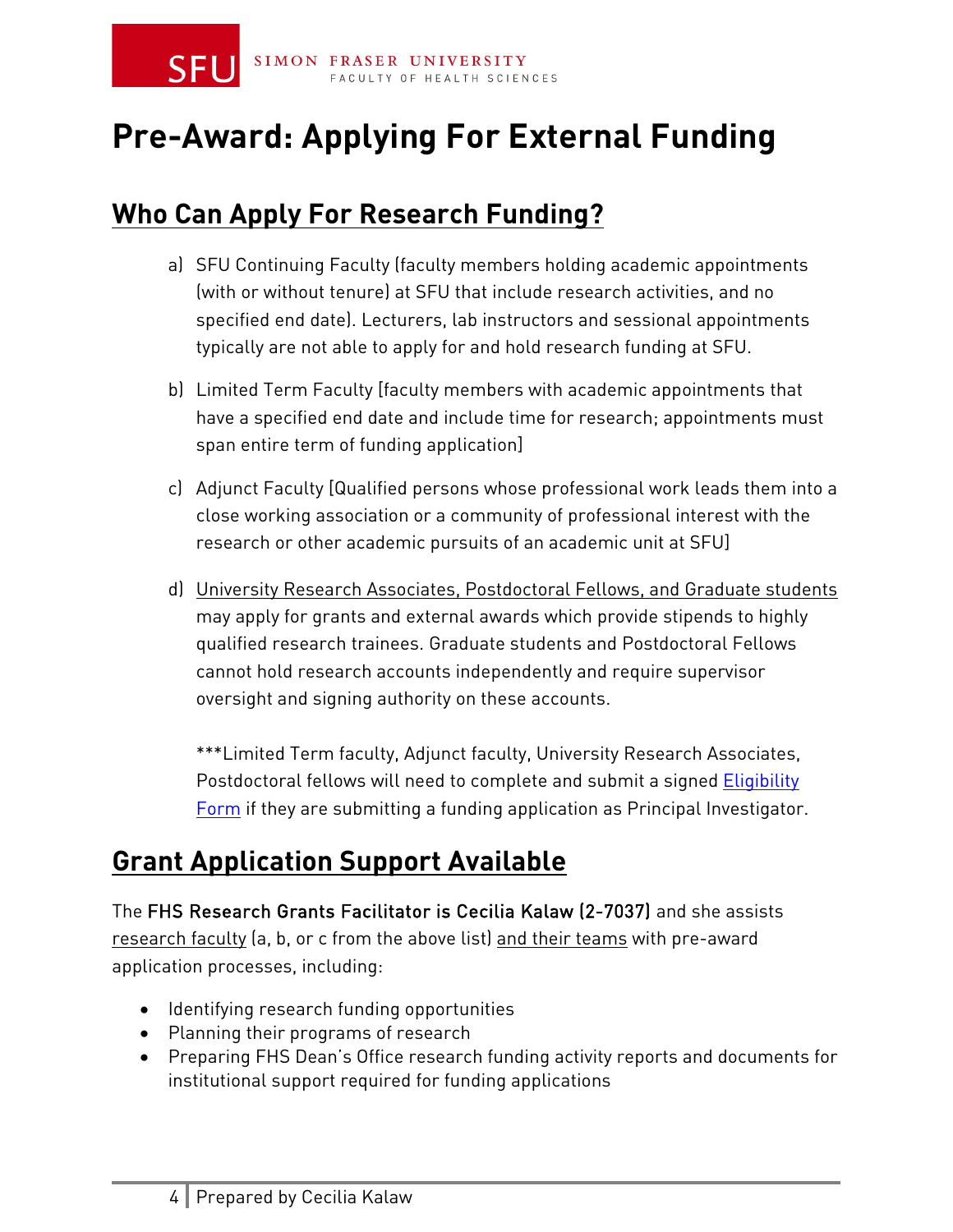

- Interpreting funding agencies rules and regulations for applications and submission
- Assisting faculty members and their investigative teams during the application development, proposal writing, and submission stages
- Liaising with funding agencies on individual application issues
- Liaising with Office of Research Services on research contracts
- Assisting researchers disseminate and communicate research

Additional supports available: VPRI's [Institutional Strategic Awards Office \(ISA\)](https://www.sfu.ca/research/resources/institutional-awards) provide additional assistance on institutional grants such as Canadian Foundation for Innovation, Canada Research Chairs, SSHRC Partnership Grants. Check with Cecilia for more information. ISA also offers access to [Research Project Managers](https://www.sfu.ca/research/researcher-resources/award-management/research-project-managers) on a cost recovery basis.

## **Finding Research Funding Opportunities**

SFU's Office of Research Services distributes all research funding opportunity information it receives throughout the year via email; this information includes the name of the competition, deadlines, and links to the funders' websites for more information. To receive these funding opportunity emails directly:

1. Subscribe to the Office of Research Services' (ORS) new [Funding and Award](https://ops.its.sfu.ca/Home/Opportunities)  [Opportunities Notification Service.](https://ops.its.sfu.ca/Home/Opportunities)

This service requires researchers to subscribe and manage the email notifications they receive by selecting relevant funding topics.

### **Applying for Tri-Council Grants vs. Contracts**

At SFU, external research funding that comes from Canada's Tri-Council granting organizations (NSERC, SSHRC and CIHR) are considered "grants" at SFU and are governed by a common set of policies and procedures.

Research funding provided by almost all other organizations are typically treated as "contracts" at SFU (even if they are called grants by the funding organization). Research funding from other universities (subgrants), government ministries or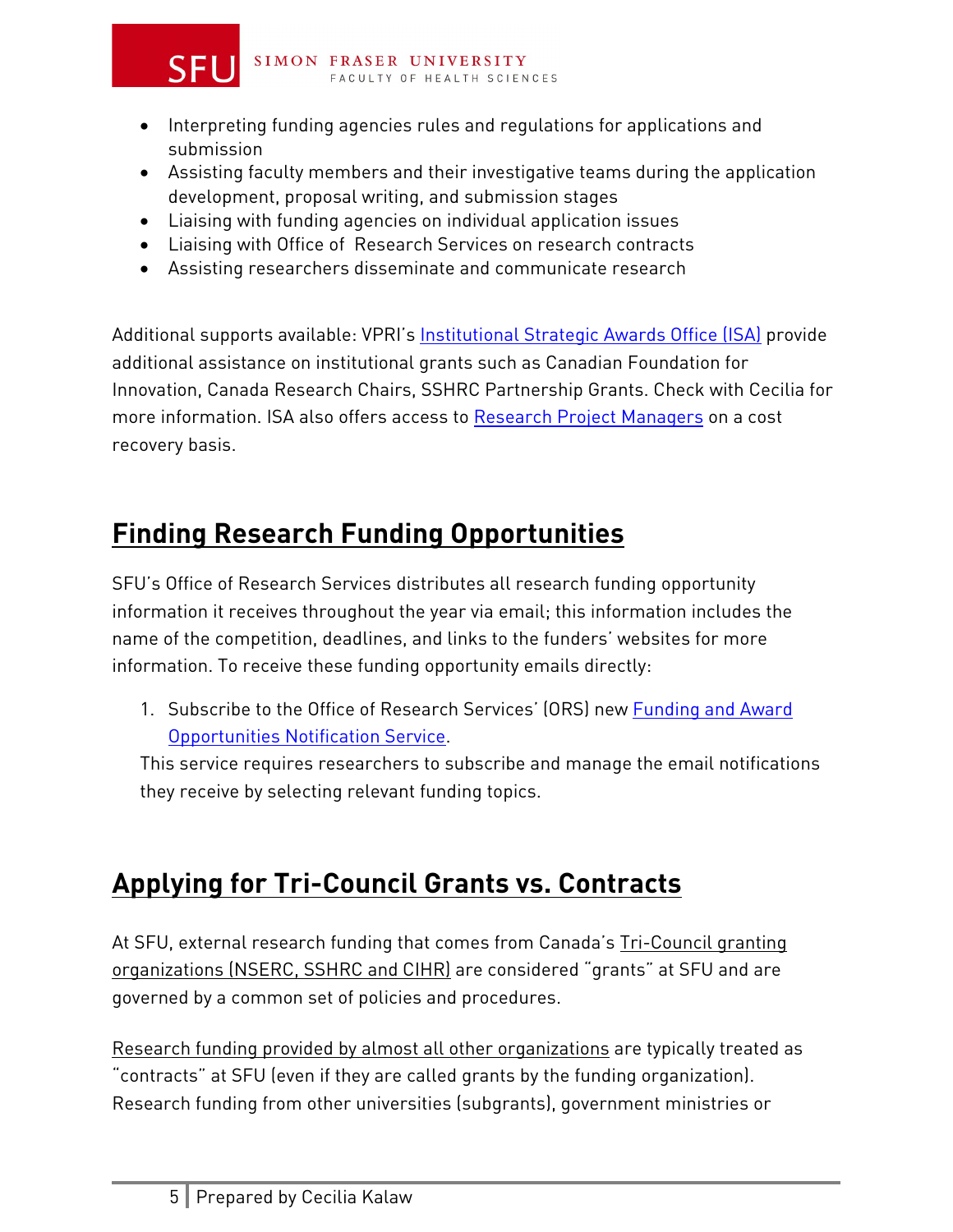

departments, private foundations, funding agencies outside of Canada such as National Institutes of Health (NIH) all require contract negotiation and legal review at SFU.

A contract agreement typically takes longer to finalize and to release funds, and is subject to overhead costs. Researchers must contact ORS to determine the appropriate overhead rates that have been negotiated by all BC universities that may apply to their application.

### Office of Research Services – Coordinators

| Alec Allen           | 778-782-5616 ors@sfu.ca               |  |
|----------------------|---------------------------------------|--|
| Andrea Laguna Galvez | 778.782.9280 research contract@sfu.ca |  |

Please review ORS website for an overview of SFU policies on research contracts: [https://www.sfu.ca/research/resources/proposal-development/you-start/grants](https://www.sfu.ca/research/resources/proposal-development/you-start/grants-contracts-and-donations)[contracts-and-donations](https://www.sfu.ca/research/resources/proposal-development/you-start/grants-contracts-and-donations)

# **Obtaining Institutional Signatures for Funding Applications**

Office of Research Services (ORS) is responsible for signing and authorizing all applications for research funding. All external funding applications requiring institutional signature or authorization must be submitted first to the Dean's Office, and then to ORS with an SFU Signature Sheet.

The SFU Signature Sheet is signed by at least three parties: the researcher/s, the researcher's department chair or head, and Dean.

- FHS Signature Procedures:<br>1. Determine internal deadlines for signatures. Note that funding applications should be submitted for institutional signatures approximately one week in advance of agency deadlines.
- 2. Prepare and submit (by email or hard copy) a SFU Signatures Package no less than one week before agency deadline to Cecilia Kalaw, FHS Grants Facilitator [\(ckalaw@sfu.ca\)](mailto:ckalaw@sfu.ca).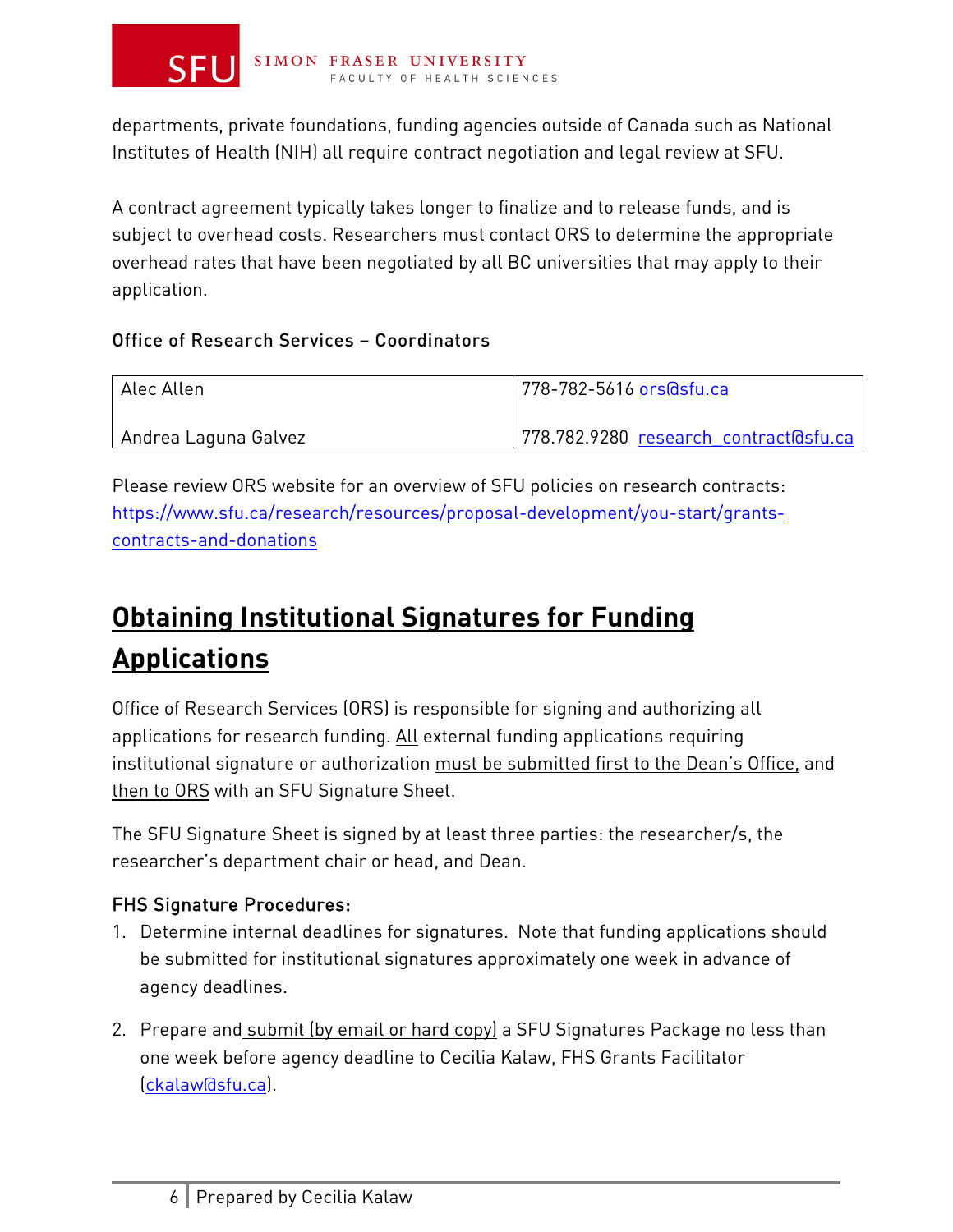#### A complete SFU Signatures package includes:

- a) a completed SFU Signature Sheet that is signed by the FHS researchers involved (To download: [SFU Signature Sheet –](https://www.sfu.ca/research/sites/default/files/2021-11/Research%20Funding%20Application%20Signature%20Sheet%20-%20PDF.pdf) PDF version)
	- o finalized budget for each year of funding requested
	- o specifying which certificates will be required for the proposed research (ethical review, biohazard safety, animal care),
	- o indicating any conflicts of interest,
	- o any commitments for teaching release, budgeted salary recovery, space and financial or in-kind commitments expected from FHS or SFU.
- b) any agency forms that require signature
- c) a draft proposal or research abstract
- d) budget justification (all line items for expenses need to be included)
- e) [For Adjuncts and Limited Term Faculty] Appointment Forms that indicate your research appointment spans the term of the grant or contract you are applying for. If you will require an extension of your appointment, this process needs to be done well in advance of submitting your funding application.
- f) For research contracts, ORS will also request signatures for Contract Approval Memos to be signed by the Dean. These are typically signed after SFU Signature Sheet and the contract has been approved by all parties.
- 3. Dean's Office personnel will obtain the FHS Dean's signature (only one signature required for both Dean and Dept Head/Chair) and return the SFU Signature Sheet to the researcher. Researchers are then responsible for sending the SFU Signature Sheet to ORS for institutional signature.
- 4. FHS Dean's Office will keep a scanned copy of the signed SFU Signature Sheet for research account tracking purposes.

### **\*\*In 2022, the SFU Signature Sheet Process is being revamped as part of the Research Enterprise System and will evolve into an electronic work-flow process.**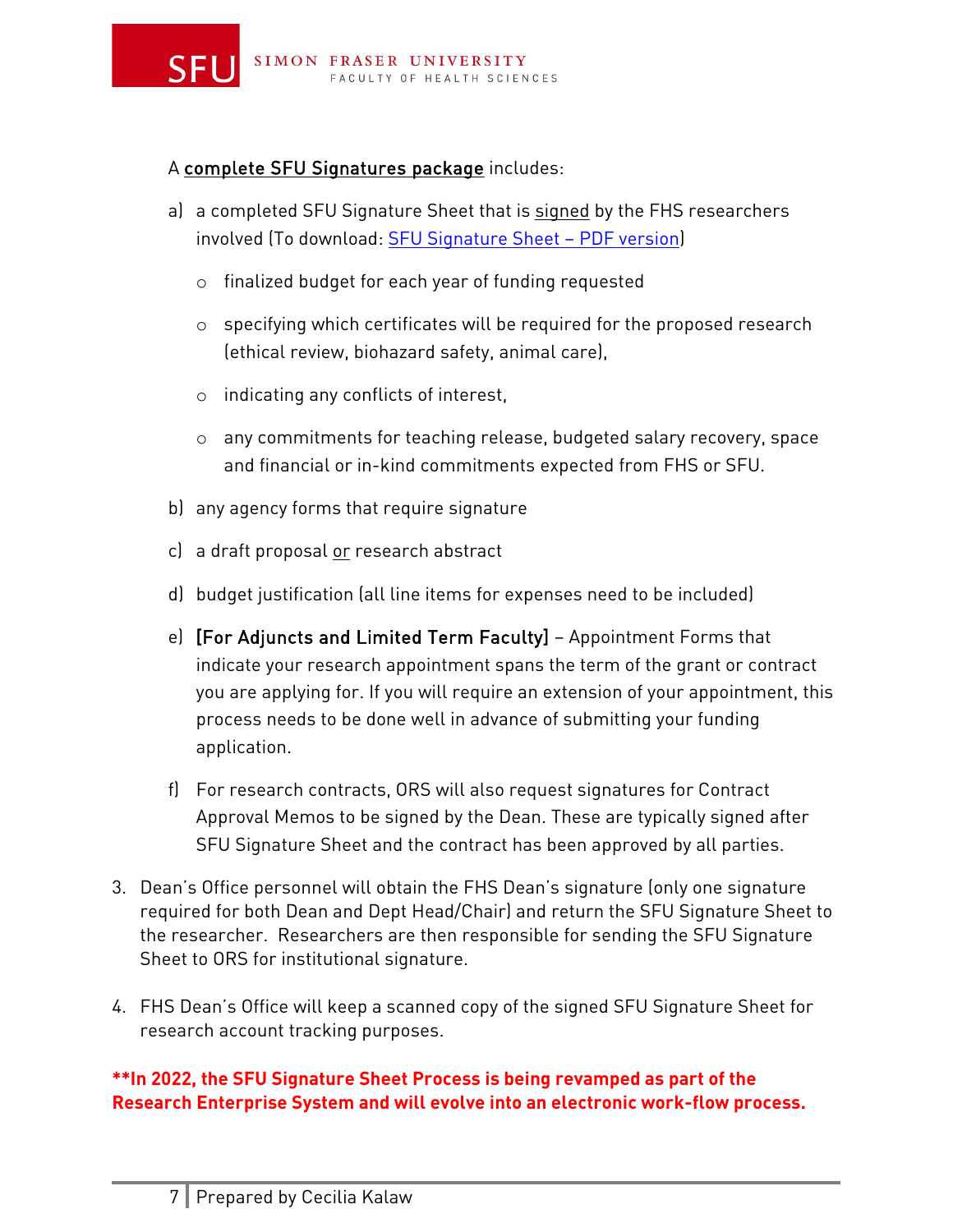

### **FHS-Specific Research Policies**

FHS Tenure and Promotion Committee - Criteria for Renewal and Promotion (Updated August 31, 2018) is available for download at FHS Info Central, Standing Committees, Tenure and Promotion Committee: <https://www.sfu.ca/fhs/Infocentral/committees/standing-committees/tpc.html>

### **FHS Internal Peer Review Policy**

#### Summary:

Voluntary peer review of grant applications: FHS encourages all researchers, who wish to do so, to invite internal peer review of their grant applications to any funding body. This process should be undertaken prior to submission, in order to strengthen the application or, when proposals are not funded, for resubmission purposes.

Internal peer review to determine eligibility for bridging funds (For Tri-Council Funds): FHS requires all applications for SFU Office of the Vice President Research bridging funds, in some cases matched by FHS funds, to undergo internal peer review before submission. Please consult FHS Grants facilitator for questions related to SFU's bridging funds (CIHR, NSERC and SSHRCC4A).

Full policy can be viewed online at FHS Info Central: <https://www.sfu.ca/fhs/Infocentral/fhs-policies-and-procedures.html>

### **FHS Salary Award Policy**

#### **Summary:**

Adopted in 2012, this policy specifies FHS' process for how salary awards (Canada Research Chairs, CIHR New Investigator Awards, MSFHR Career Investigator Awards, and others) are administered, including incentive honoraria, the assessment of teaching buyout and loads, applying for other types of salary recoveries, etc.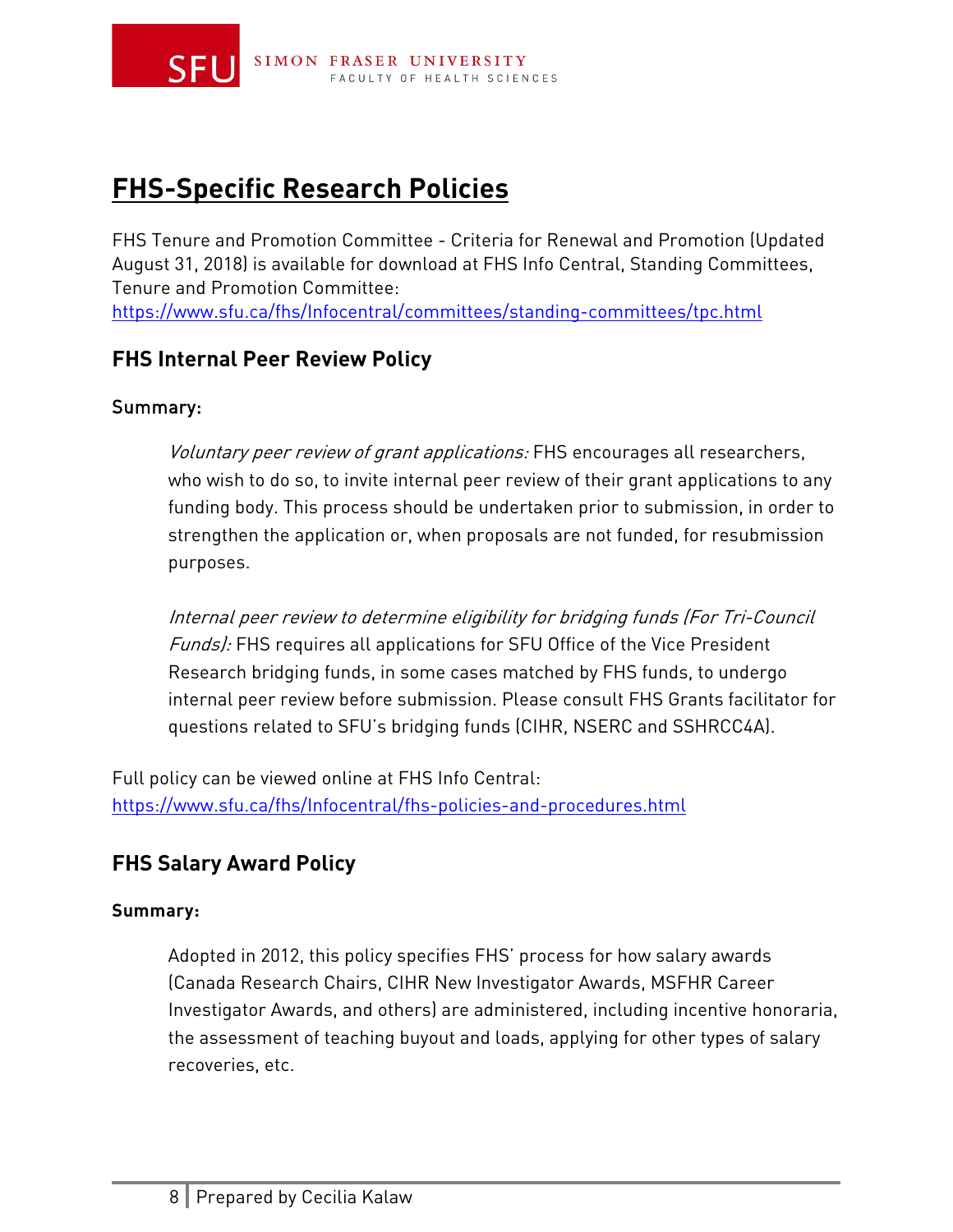Full policy can be viewed online at FHS Info Central: <https://www.sfu.ca/fhs/Infocentral/fhs-policies-and-procedures.html>

### **SFU Research Policies**

All research conducted by SFU researchers and students are governed by SFU Research policies. Please consult SFU's policy manual:

<http://www.sfu.ca/policies/gazette/research.html>

### **Ethics, Biohazards, and Animal Care Certificates**

At the time of application, researchers must indicate on the SFU Signature Sheet whether their application will require review and approval by SFU committees responsible for the safe and ethical conduct of research done at SFU.

If you are moving an active grant from your institution to SFU, you will also need to apply for the appropriate approvals to conduct research at SFU.

- Researchers who intend to work with human subjects must comply with Research [Policy R 20.01](http://www.sfu.ca/policies/research/r20-01.htm) (http://www.sfu.ca/policies/gazette/research/r20- 01.html). Before beginning work, they will need to submit an application to the Research Ethics Board. For further information and application guidelines, see the [Office of Research Ethics](http://www.sfu.ca/vp-research/ethics/index.html) (http://www.sfu.ca/ore.html).
	- o Obtaining ethical approval may take an extended period of time. Researchers need to initiate this process as soon as they receive approval of funding for their projects, or even sooner if they are doing any pilot or preliminary data collection. To start:
		- $\triangleright$  Register for an on-line account that manages all your ethics applications at SFU [\(http://researchethics.its.sfu.ca:8181/\)](http://researchethics.its.sfu.ca:8181/).
		- You will need: an SFU email address; A SFU faculty supervisor, if you are a graduate student or post-doctoral fellow; and a supervisor, if you are SFU staff. Contact: [dore@sfu.ca](mailto:dore@sfu.ca)
- Researchers who intend to carry out research with animals should consult Research [Policy R 20.03](http://www.sfu.ca/policies/research/r20-03.htm) (http://www.sfu.ca/policies/gazette/research/r20-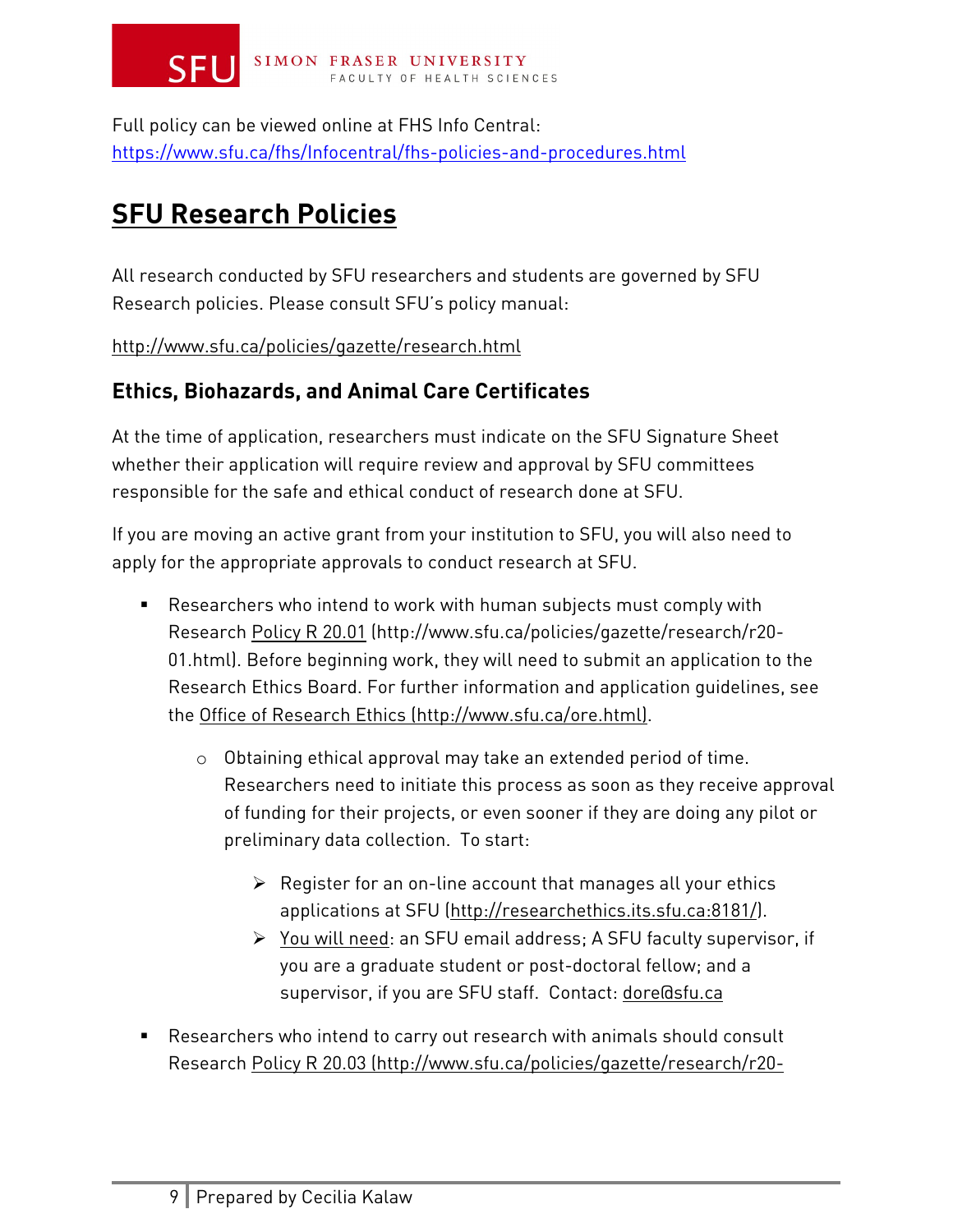

03.html) and submit an application to the Animal Care Committee. For further information, [see Animal Care](http://www.sfu.ca/acf/) (http://www.sfu.ca/vpresearch/acs).

- The SFU Biosafety [Policy R20.02](http://www.sfu.ca/policies/research/r20-02.htm) [\(http://www.sfu.ca/policies/gazette/research/r20-02.html\)](http://www.sfu.ca/policies/gazette/research/r20-02.html) defines biohazards, outlines responsibilities of users and administrators, and provides procedures regarding permits for biohazardous work. Researchers whose work falls under the policy are required to apply for a Biosafety Permit following the process described on the [Biosafety Program website](http://www.sfu.ca/srs/ehs.html) (http://www.sfu.ca/srs/ehs.html).
- **The SFU Radiation Safety [Policies R 20-04](http://www.sfu.ca/policies/research/r20-04.htm)** (http://www.sfu.ca/policies/gazette/research/r20-04.html) and [R 20-05](http://www.sfu.ca/policies/research/r20-05.htm) [\(http://www.sfu.ca/policies/gazette/research/r20-05.html\)](http://www.sfu.ca/policies/gazette/research/r20-05.html) and govern the use of radiological non-iodizing radiation safety at SFU. For further information, see the [Radiation Safety Office](http://www.sfu.ca/radiation-safety/) (http://www.sfu.ca/radiation-safety).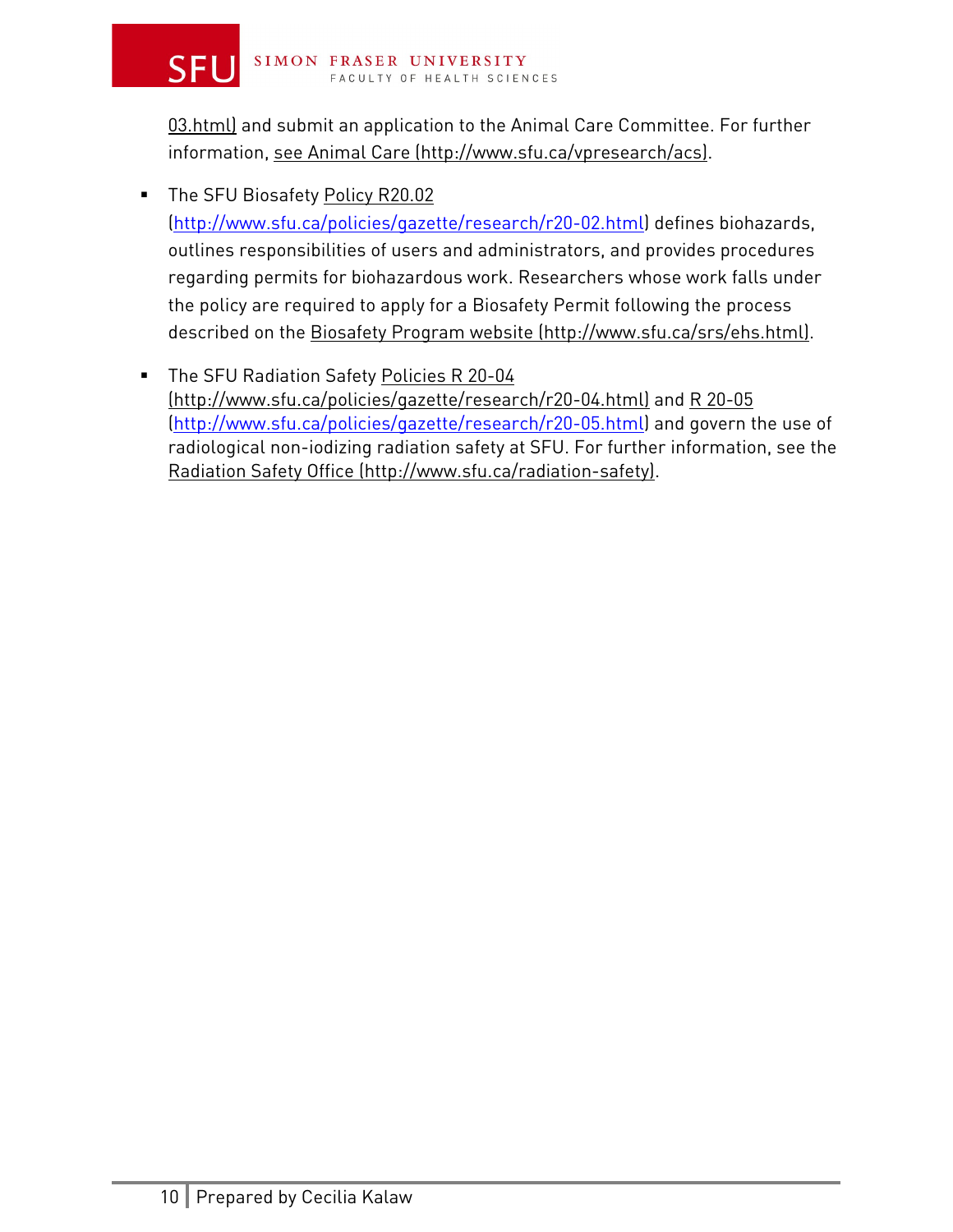

SIMON FRASER UNIVERSITY FACULTY OF HEALTH SCIENCES

# Post-Award: Using Your External Funding

Researchers who are successful with a funding application will receive a Notice of Award (NoA) from the funding agency. Depending on the funding agency, this NoA may also be sent to SFU's ORS.

After receiving your NoA, researchers should:

- 1. Notify and congratulate your research team and cc the FHS grants facilitator, (who will then notify the FHS Deans, ORS, and include this information in the FHS semi-annual newsletter). For non-Tri Council funding, contract approval memos (CAM) will be generated by ORS and will need FHS Dean's signatures (pls send to the FHS grants facilitator);
- 2. Set up a meeting with our FHS Finance Manager, Jennifer Balenzano and/or FHS Budget Clerk Maggie Yeung for any orientation required to set up and manage research accounts, and for setting up grant-funded staff appointments.
- 3. Research Accounting will send a signing authority form to the researcher and the FHS Finance Manager to complete. The researcher uses this form to delegate signing authority to their research assistants. Once this form is completed, it needs to be returned to the Budget Clerk.

### Setting Up Your Research Accounts

Setting up a new research account for existing grants (moved to SFU) or for new grants requires

### Approval certificates (ethics, biohazards, animal care)

Typically, researchers will be the first to receive notification about their grant applications directly from the funding agency. The transfer of funds between the funding agency and SFU may take a number of weeks. Despite the agency's approval of funding, no research account can be created until all required certificates (Ethics, Biohazard, or Animal Care) have been approved at SFU.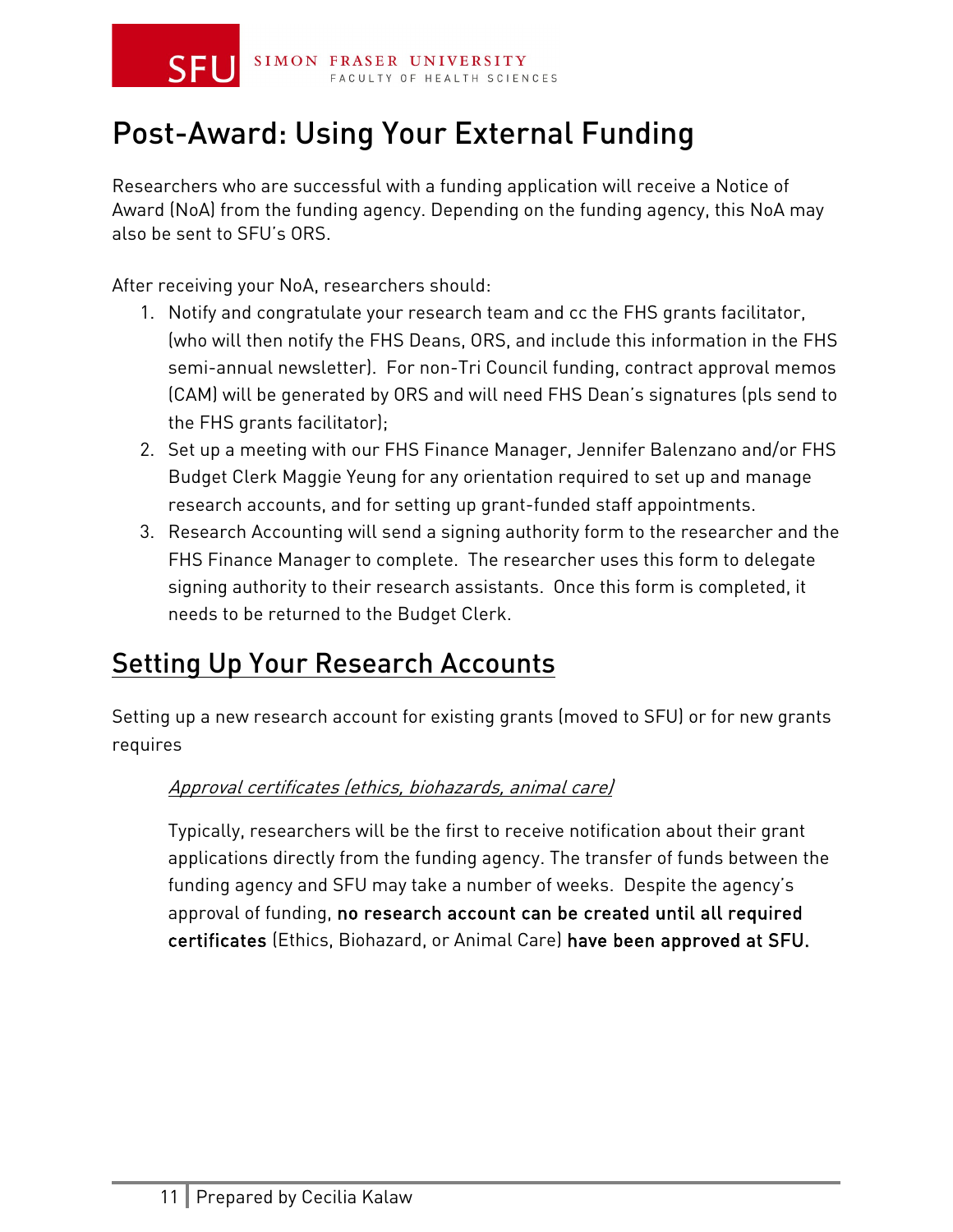### Support For Managing Your Projects

### Account and Expense Tracking

- FAST is the University's on-line financial accounting system. This program is also available to researchers for tracking funds and expenses related to specific research grants and/or contracts. To receive a tutorial sessions on using FAST, please contact the faculty's Finance Manager.
- Access to FAST is given to the Principal Investigator (PI) (and others as designated by the PI) once a project number has been assigned to the grant/contract.
- All expenses charged to research accounts are approved by Research Accounting personnel, who are responsible for ensuring SFU's accounting compliance for funds 25, 31, 32, and 36. Please contact FHS' Budget Assistant with any questions.

### **Eligible Expenses**

Tri-Council granting agencies financial guidelines titled "USE OF GRANT FUNDS" apply to most research contract and grant funding arrangements at SFU (unless specifically stated otherwise in the terms of the contract or grant researchers may assume the Tri-Council rules apply). [https://www.nserc-crsng.gc.ca/InterAgency-](https://www.nserc-crsng.gc.ca/InterAgency-Interorganismes/TAFA-AFTO/guide-guide_eng.asp)[Interorganismes/TAFA-AFTO/guide-guide\\_eng.asp](https://www.nserc-crsng.gc.ca/InterAgency-Interorganismes/TAFA-AFTO/guide-guide_eng.asp)

### Financial Reporting for Grants:

- All reporting on Tri-Council grant funded projects is administered centrally by Research Accounting
- Specific grants or contracts from other funding agencies may require additional reporting by the principal investigator
- For interim tracking of fund balances and transactional detail may be obtained from FHS Budget Assistant or Finance Manager as required

### Research Record Keeping:

While the FHS Finance Manager will be maintaining financial records pertaining to all FHS research accounts, neither this position nor Research Accounting typically keep copies of the full proposal. It is often valuable for the Finance Manager to have access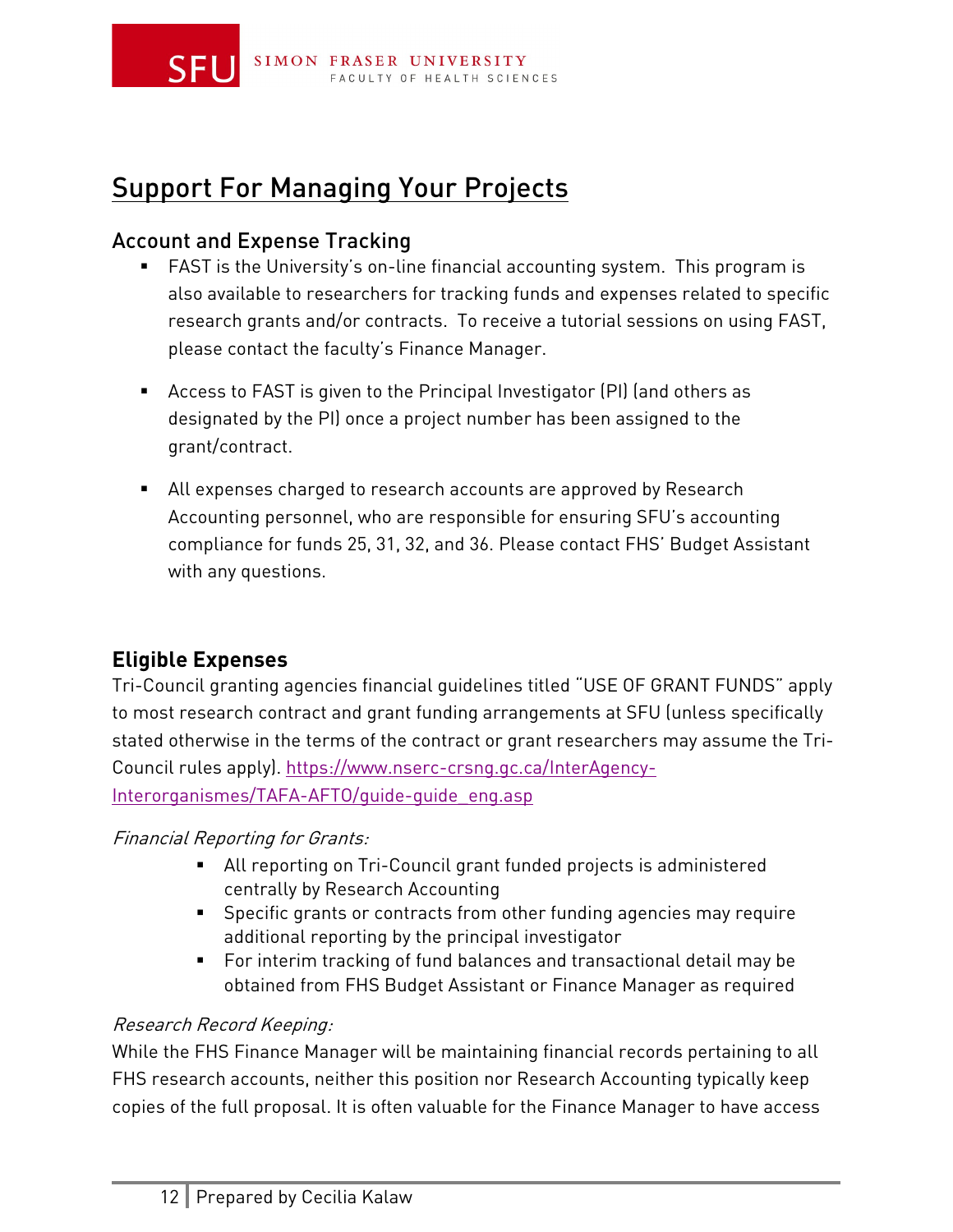

to application documents (Agency's Notice of Award or Authorization of Funding form, 1 pg abstract or proposal, budget justification, project timeline) to help manage the financial accounts. If required, the Finance Manager will contact you for details pertaining to these documents.

If funded, researchers are advised to maintain hard copy files of:

- their complete grant application/research contract including budget pages, and copy of their SFU signature sheet
- approval letters and/or other funding authorization documents from the granting agency or funder

Originals of all expense claims and approved research assistant payroll appointment forms must be forwarded to the Budget Clerk for compliance and audit purposes who will in turn send them to Research Accounting for approval and payment.

### **Ordering Equipment And Supplies**

All ordering of supplies and equipment must be completed using the on-line purchasing system set up by SFU's Procurement Services.

> Upon arrival at the University, the faculty member is advised to obtain access to the on-line purchasing system by contacting SFU's Major Purchasing Contracts Officers Paul Dhaliwal (778.782.6840) or Laura Simonsen (778-3295).

Please note the following when purchasing supplies and equipment from research accounts:

> All stationary and general office supplies are purchased by the Dean's Office receptionist on a bi-weekly basis. If you require supplies for your research projects, please advise the receptionist in advance to ensure proper chargeback to the research account.

Research-related copying, courier and shipping charges related to supplies and equipment acquired for research purposes will be charged back to the research account automatically by FHS's financial personnel.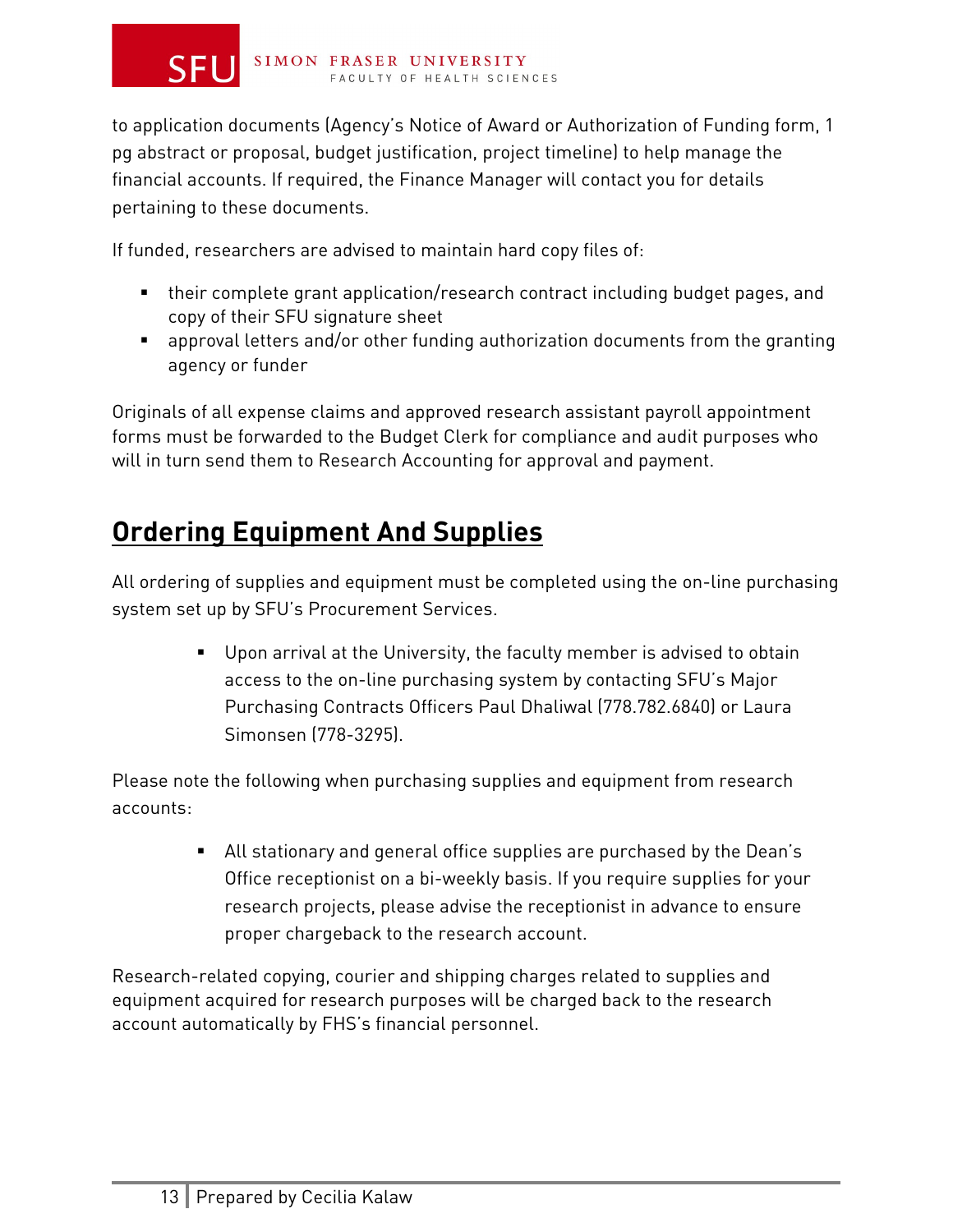### **Information Technology**

### Help Points of Contact

At the university-wide level, SFU Information Technology Services (SFU ITS) provides IT services which include email, calendaring, web publishing, and web-based instructional tools. Accessing IT support varies depending on which campus you are located.

### IT Support at SFU Surrey:

<http://www.sfu.ca/surrey/campus-services-resources/it-services.html>

IT Support for at SFU Vancouver: <http://www.sfu.ca/itservices/about/vancouver.html>

### IT Support at SFU Burnaby:

At SFU Burnaby, Faculty of Health Sciences IT (FHS IT) staff are available to help with all aspects of your computing needs and will facilitate your equipment purchases including advice, ordering, delivery and setup. When your computer equipment arrives, IT staff will do the initial set up and configuration, including the installation of a standard software suite (see Appendix I) and joining your computer to the campus network, i.e. Active Directory (AD). AD provides access to network printers, shared and personal file spaces provided through secure FHS managed servers, as well as, background services that ensure your operating system and software receive patches & security updates automatically. Help point contacts are as follows:

#### **FHS Burnaby IT - Key Contacts**

| Ted Seto, Desktop Support          | fhs-help@sfu.ca             |
|------------------------------------|-----------------------------|
| Darrin Grund, IT Services Manager  | fhs-help@sfu.ca             |
| SFU IT Services, Burnaby Help Desk | 778.782.3230 or help@sfu.ca |

FHS IT at the Burnaby campus manage and provide direct user support with access to university email and calendar systems, hardware and software in the FHS IT platform, FHS network file spaces & printing, and the FHS web server: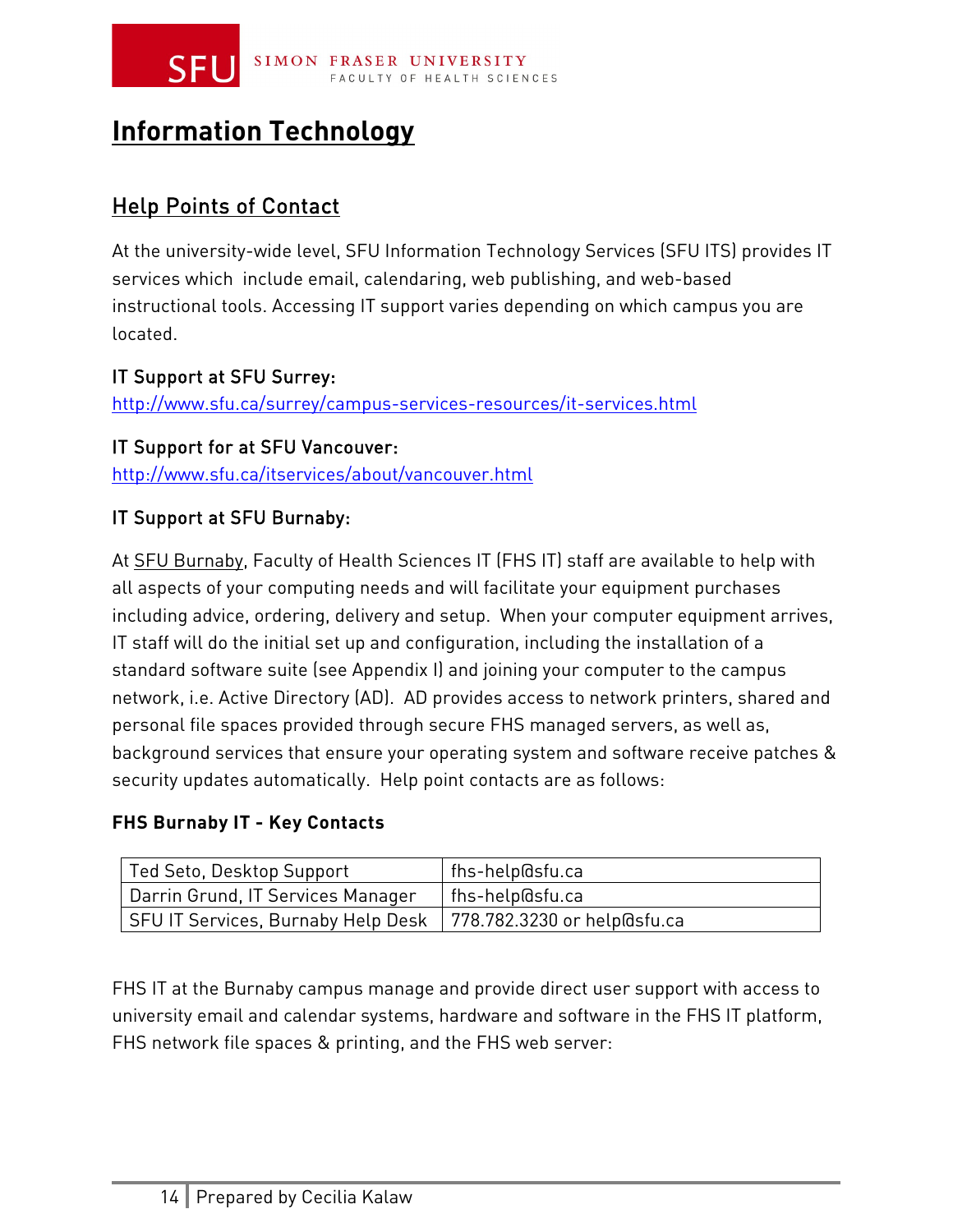### **IT Services Available on All Three Campuses**

### **SFU Computing ID for Grant Funded Personnel**

An SFU computing ID is needed to access all IT resources on all three SFU Campus's.

Your SFU Computing ID is automatically created for you when you appear in Payroll. You will receive an email to your non-SFU email address saying that your SFU computing ID is ready for online activation. Use the link provided in the email to activate your computing ID (You will need to know your 9-digit SFU ID number). Alternatively you can visit any SFU ITS information point with picture id. (On Burnaby campus this is in SCP 9300, Southeast corner of AQ, phone 778-782-4828).

### **E-mail**

SFU ITS currently supports the entire university with email accounts and mail infrastructure, called 'SFU Mail'. The Faculty of Health Sciences leverages email services provided by SFU ITS and does not manage its own mail server.

Your SFU computing ID is also used as your email address. An email alias may be setup to automatically forward all emails to your computing ID. Please speak to SFU ITS help desk for more information about aliases.

While SFU ITS runs the university-wide mail infrastructure and provides email accounts, FHS IT staff provides end-user support. You can access your email via the SFU Connect web client at [https://mail.sfu.ca.](https://mail.sfu.ca/) Each user is initially provided 5GB storage quota. Use of a desktop email client such as Microsoft Outlook is not supported.

All users can access their SFU email, calendars, and contacts in the palm of their hand using their mobile devices.

Instructions on how to setup your mobile device can be found at <https://www.sfu.ca/sfumail/using-sfu-mail/getting-started/mobile-devices.html>

Please note that mobile clients are not officially supported by SFU, and that the [SFU](https://www.sfu.ca/sfumail/using-sfu-mail/getting-started.html)  Mail [web client](https://www.sfu.ca/sfumail/using-sfu-mail/getting-started.html) is the only officially supported client.

Please contact FHS IT Staff when you receive notifications about your quota.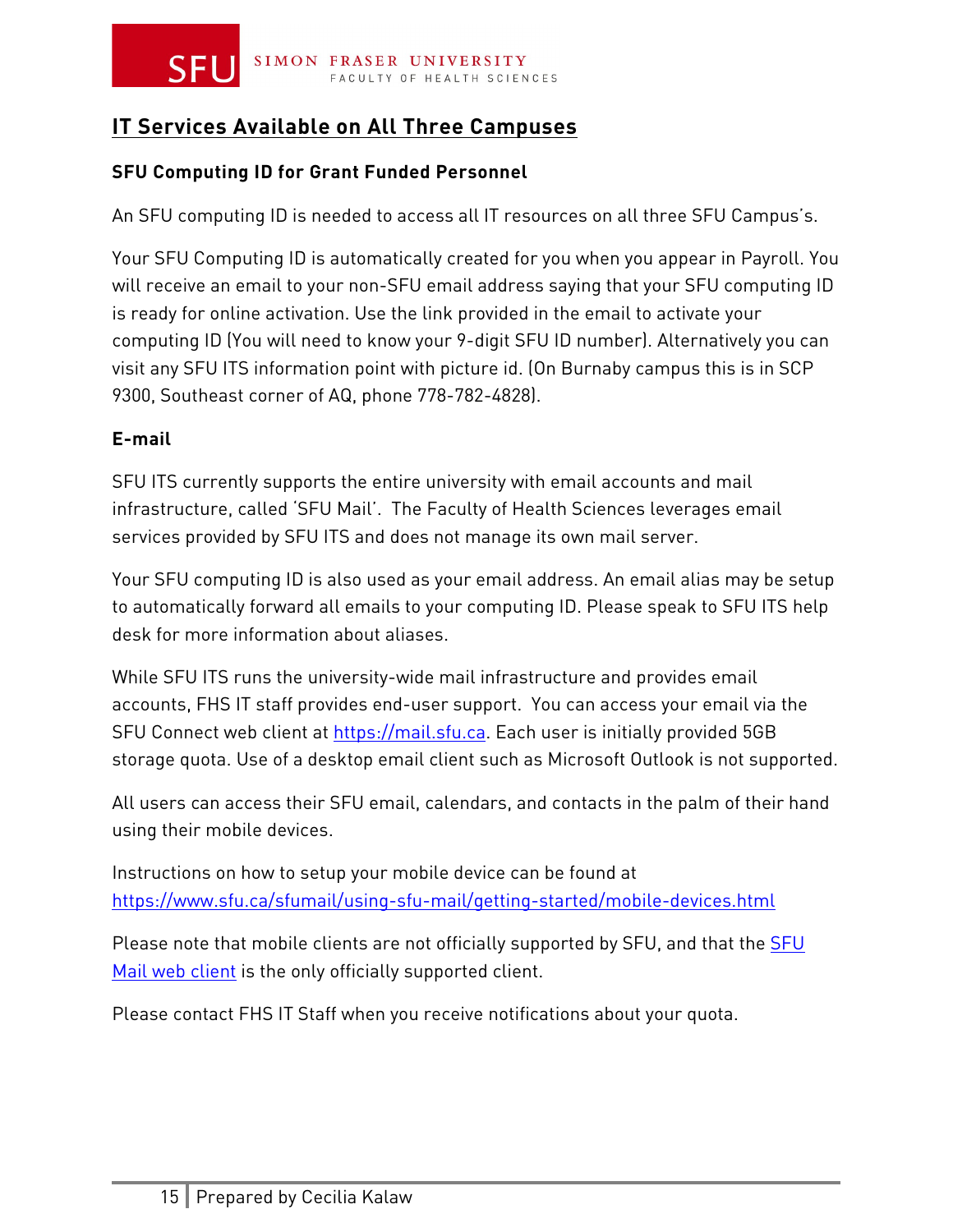

#### **Calendar**

Calendaring is built-in to the SFU Mail web interface. The system also allows members to view each other's calendars to facilitate scheduling. You can set permissions for certain people to see your calendar as well as enable another calendar user to manage your schedule.

#### **Web Presence**

Research group sites can be created in with SFU computing ID's: [http://www.sfu.ca/itservices/publishing/publish\\_howto/who\\_can\\_publish.html](http://www.sfu.ca/itservices/publishing/publish_howto/who_can_publish.html)

#### **Wireless Computer Network Connections**

SFU has a wireless network for all faculty, staff and students to use. To access the network you need to login with your SFU ID and password to the wireless network using your computer's web browser.

SFUNET-SECURE is the preferred wireless network (as opposed to SFUNET) to use as it is more secure and can be configured for automatic login. SFU is part of the eduroam network, allowing you to log onto member institution's wireless network with your SFU username and password. More information can be found at: <http://www.sfu.ca/itservices/technical/wireless.html>

### **Additional services for Research Personnel located at the Burnaby Campus**

#### **File Space**

All FHS Faculty have personal file space managed by FHS IT. There is also a shared file space accessible by everyone (all faculty and staff). In addition, there is a shared faculty file space. This is only accessible by FHS Faculty members.

Users are assigned space quotas on the file server. Please speak to the IT Services Manager if you have a concern regarding these quotas.

All file spaces are closely integrated with your SFU computing ID and your computer. They are accessible to you through My Computer. Your personal file space is accessible through the My Documents folder or through P: in My Computer. All shared file spaces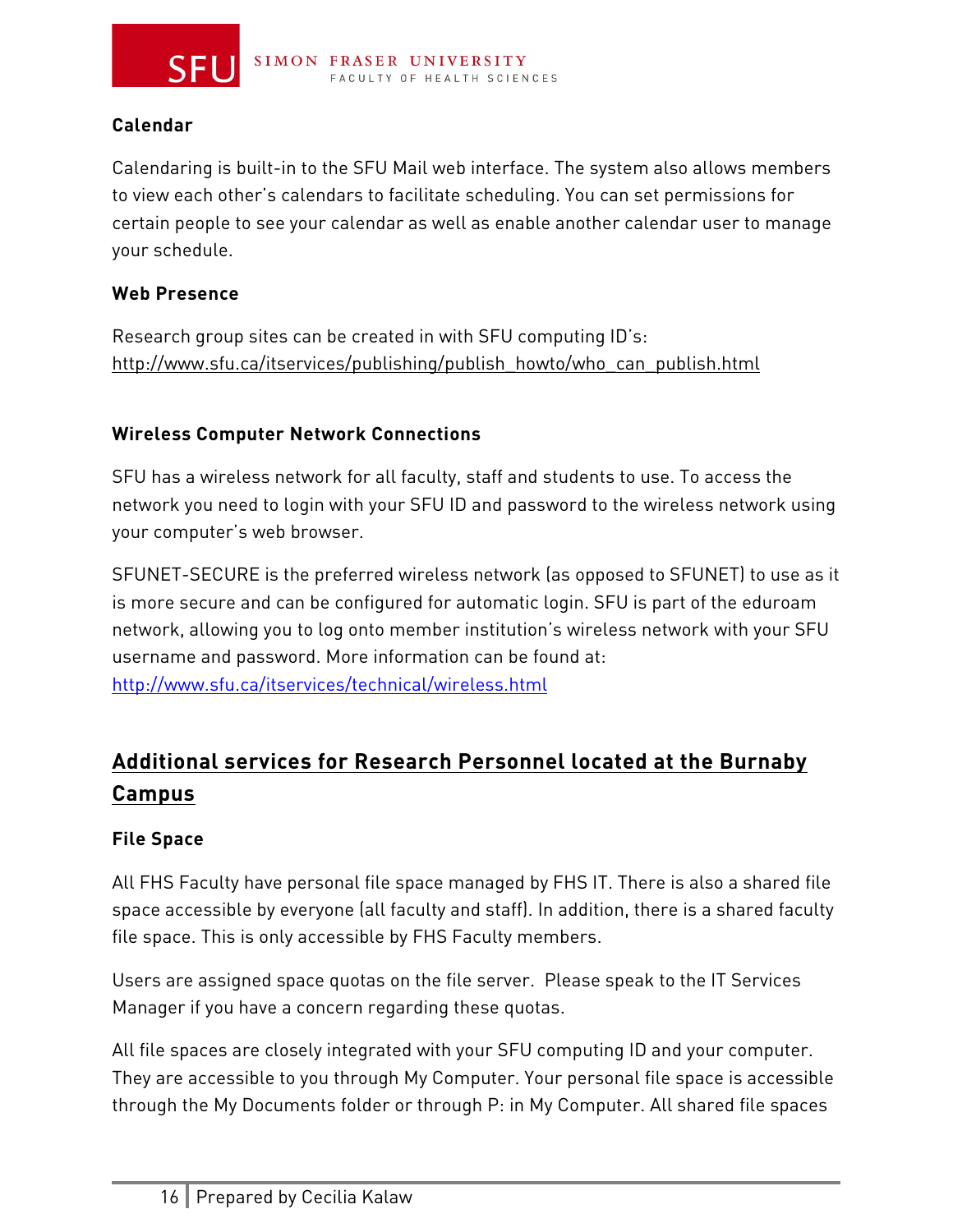

are accessible through S: in My Computer. All faculty have access to the shared Everyone folder. FHS faculty members and staff can read most files/folders in the Everyone folder, but can only write files to their own folder and folders owned by their functional group. There is also a shared Faculty folder, where only faculty can read and write to file/folders. Remote file access from anywhere off campus is available for your Personal (P:) drive only.

Files stored in these file spaces are stored remotely on a server managed by FHS. The server is located in a secure location and is backed up daily. Users also have the ability to restore deleted files themselves.

FHS IT can also setup project-specific file space for collaboration.

### **Research-Related Printing**

A number of network printers and multifunction printer-copiers are centrally located in work rooms on each floor of Blusson Hall (rooms 11501, 10501, and 9501) and are available for your use. Printing from your office will be setup for you by IT staff when your computer is initially configured. For unmanaged machines (e.g., personal computers/laptops), instructions for setting up printing can be found here: [https://www.sfu.ca/itservices/technical/sfu-print/how-to-guides/.](https://www.sfu.ca/itservices/technical/sfu-print/how-to-guides/) Instructions on releasing your print job by fob/card or logging in can be found at [https://www.sfu.ca/itservices/technical/sfu-print/how-to-guides/getting-started.html.](https://www.sfu.ca/itservices/technical/sfu-print/how-to-guides/getting-started.html)

There is a Ricoh Multifunction printer-copier in the work room on each floor (BLU 11501, 10501, 9501). In addition to printing, these devices can perform black & white photocopies, faxing and scan documents to PDF in colour. Printing operates on a costrecovery model and each page printed is tracked so you will be periodically asked to provide an allocation of your printing usage (admin/teaching/research) and account number(s) to charge. You can check your usage at any time at: <https://papercut.fhs.sfu.ca:9192/app>

A fob is required to make copies using the multifunction copier. Please see the receptionist in the Dean's Office (BLU 11300) to have one assigned to you.

### **Audio / Visual Equipment and Video Conferencing for Research**

FHS has both built-in and portable Audio / Visual equipment for use by research teams or research-related events at SFU Burnaby.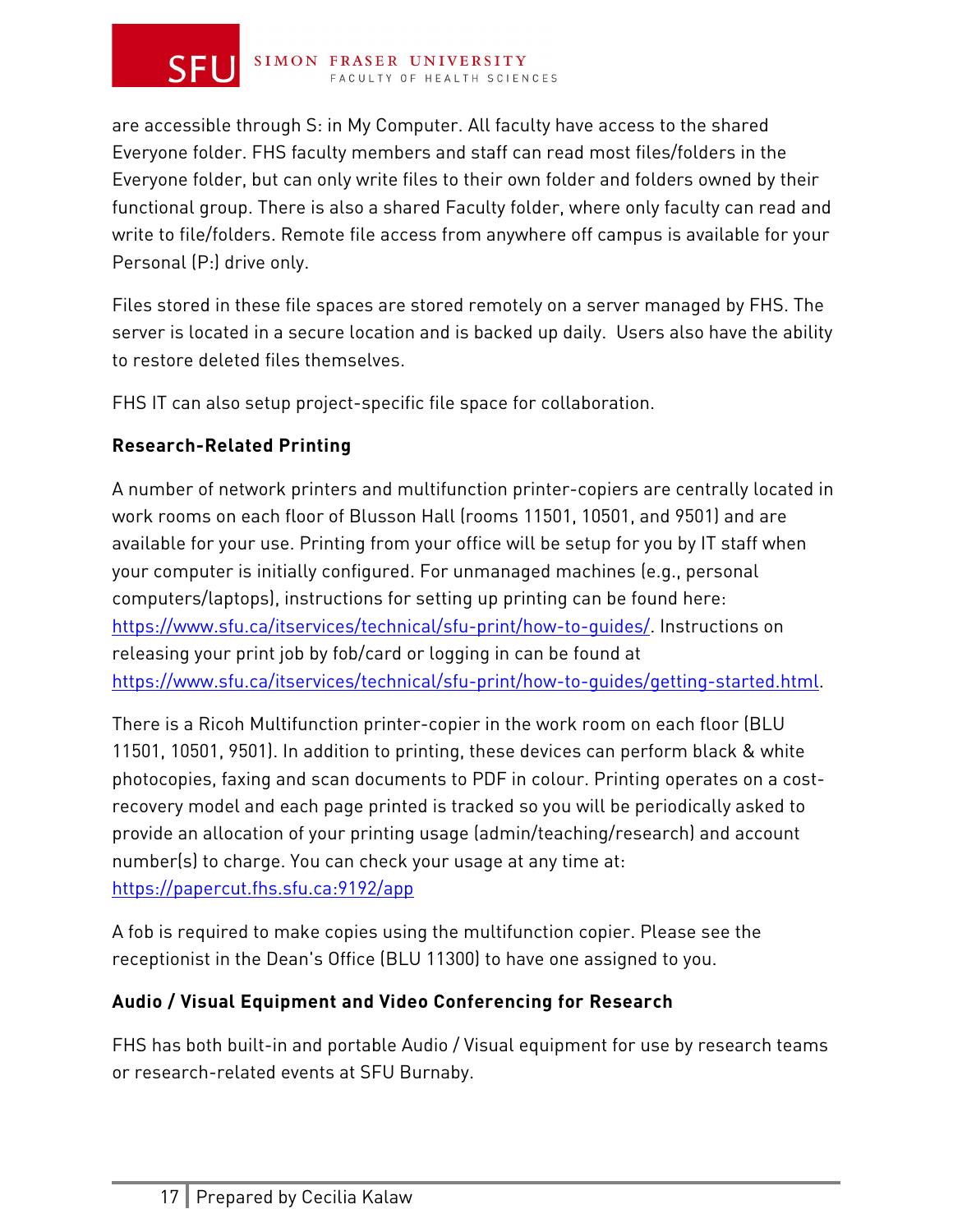

Video Conferencing: SFU provides access to Zoom for Faculty, Staff and Students and you will need your SFU Computing ID and password to access a full zoom membership. Faculty and staff can request for Zoom Webinar or Zoom Large Meeting for classes or events with more than 300 participants.

For details and how-to guides: [https://www.sfu.ca/information](https://www.sfu.ca/information-systems/services/zoom.html)[systems/services/zoom.html](https://www.sfu.ca/information-systems/services/zoom.html)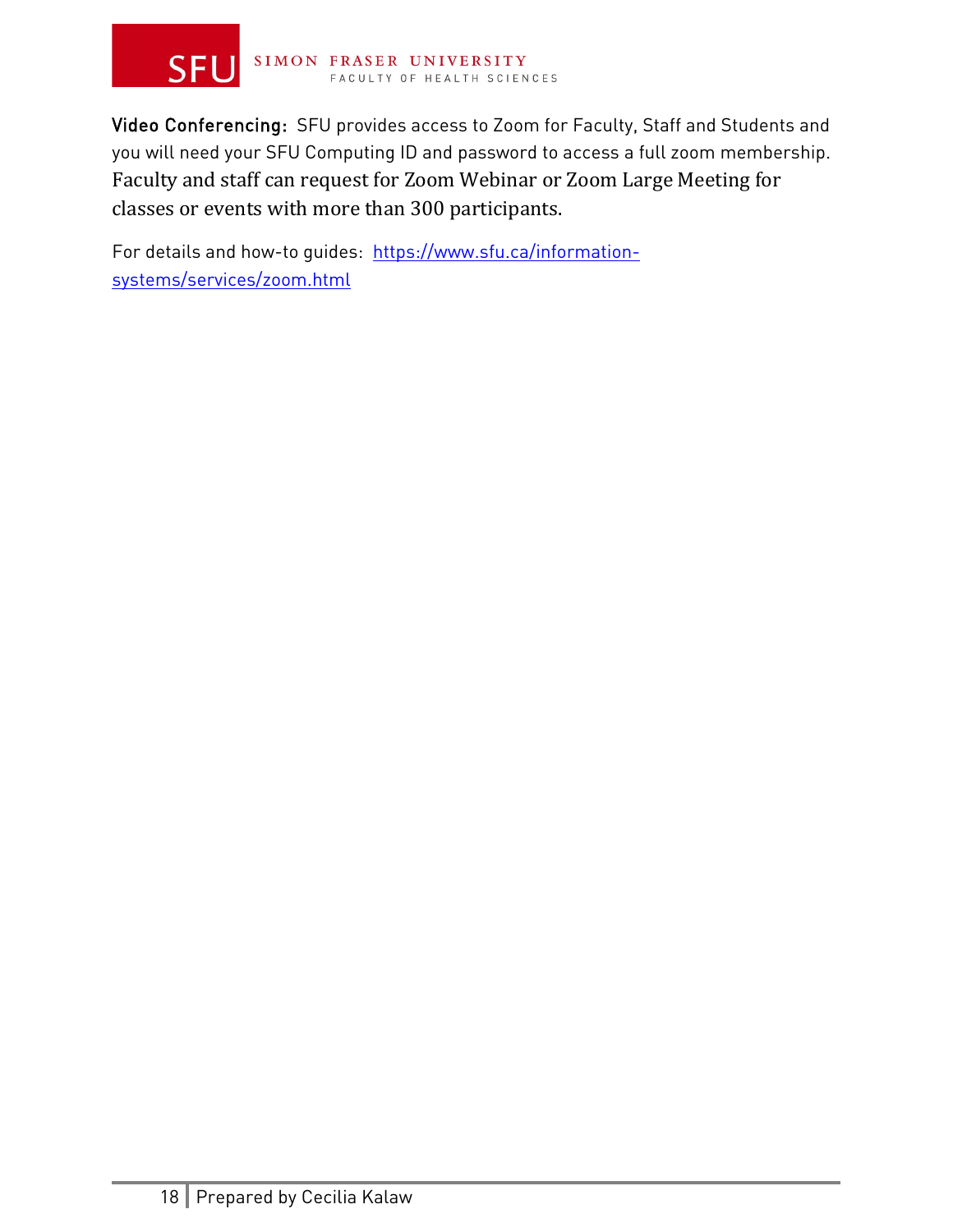### **Hiring Research Personnel**

Under SFU policy (R 50.02) research personnel are employees of the researcher, which means:

- Researchers recruiting for a research personnel position may advertise positions electronically (via email) or via the FHS website's "Job Openings" page. Please send research related job postings to [fhscomm\\_asst@sfu.ca.](mailto:fhscomm_asst@sfu.ca)
- As of September 2021, grant-funded research personnel are being transitioned to become SFU employees and to receive rights and benefits similar to other SFU employee groups. The [Research Personnel Initiative](https://www.sfu.ca/human-resources/research-employees/RPI-project.html) [\(rp\\_info@sfu.ca\)](mailto:rp_info@sfu.ca) provides Human Resources support for research employees during this transition. It is expected that research employees at SFU may in future be eligible to join bargaining units that represent other SFU employees (i.e., unions or professional associations) and therefore, their employment (working hours, minimum wage rates, provisions for sick/vacation/overtime). Currently, their supervisor (Researcher) determines pay rate and working conditions and provides employees with a formal Offer of Employment that is subject to provincial (BC) Employment Standards Act.
- **EXP** Researchers are required, by law, to provide non-discretionary benefits to each research employee (Unemployment Insurance (UI), workers compensation (WCB) and Canada Pension Plan (CPP) contributions) – these amounts will be charged to a research account (researchers typically budget a minimum of 14% of estimated salary/wages to cover this amount)
- It is typical for research assistants that are paid hourly, to be paid an additional 4% in addition to their salary/wages, in lieu of vacation pay. Research assistants paid on a bi-weekly salary will have their 4% vacation pay out included in their gross pay.
- Researchers can, if they choose and have adequate grant funds, opt to provide additional benefits through the University to grant employees who meet eligibility requirements (if the grant terms permit the charging of related costs). Please see the Finance Manager or the Budget Assistant for further information on these extended health benefits.
- The duration of the appointment and grant should be examined at least one month prior to expiration, and FHS Budget Assistant, the employee and Payroll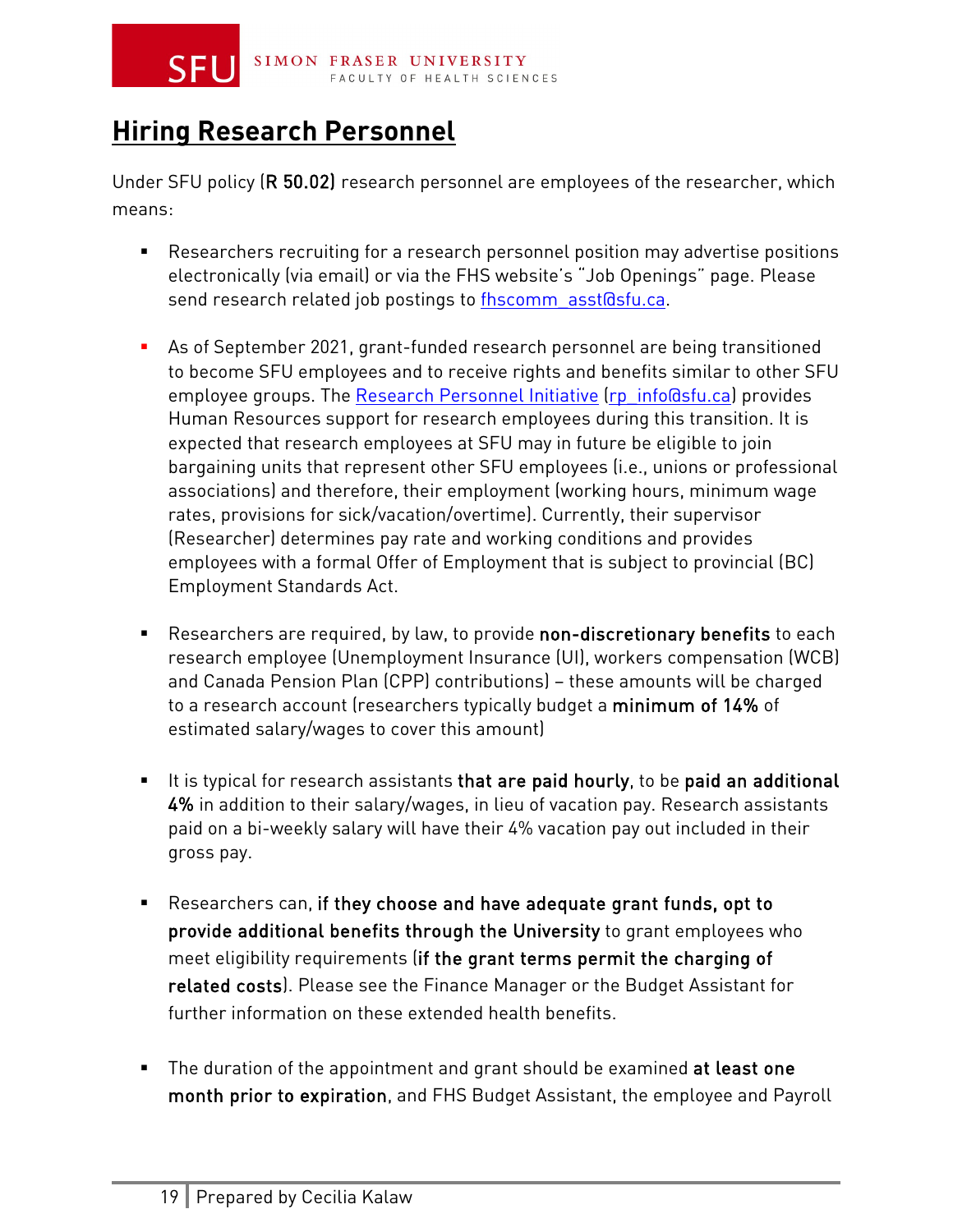

must all be advised in writing if the appointment is to be extended or terminated, otherwise the employee's pay will cease on the end date specified at the time of hiring.

 Researchers are advised to speak to FHS Director of Administration regarding their research personnel's space and infrastructure needs (i.e., access to computers, wireless connectivity, telephones, etc). Space dedicated for grantfunded research personnel in Blusson Hall is based on an open-plan design.

### Statutory Holidays (General Holidays, Employment Standards Act Regulations)

The following minimum general holidays will be observed without loss of pay. To be eligible for pay, the employee must have worked 15 of the last 30 calendar days before the general holiday occurs. Additionally, the general holiday must be after the first 30 days of employment and occur while the individual is still an employee.

- New Year's Day (Jan 1)
- Family Day (Feb)
- Good Friday (Mar or April)
- **Victoria Day (May)**
- Canada Day (July 1)
- B.C. Day (Aug 1)
- Labour Day (Sept)
- National Day for Truth and Reconciliation (Sept 30)
- **Thanksgiving Day (Oct)**
- **Remembrance Day (Nov)**
- Christmas Day (Dec 25)

Please check [\(https://www.sfu.ca/human-resources/forms-resources/holidays.html\)](https://www.sfu.ca/human-resources/forms-resources/holidays.html) for actual dates.

The Finance Manager provides researchers with assistance in hiring research staff for funded projects by advising and assisting with preparation of appointment forms and terms of employment.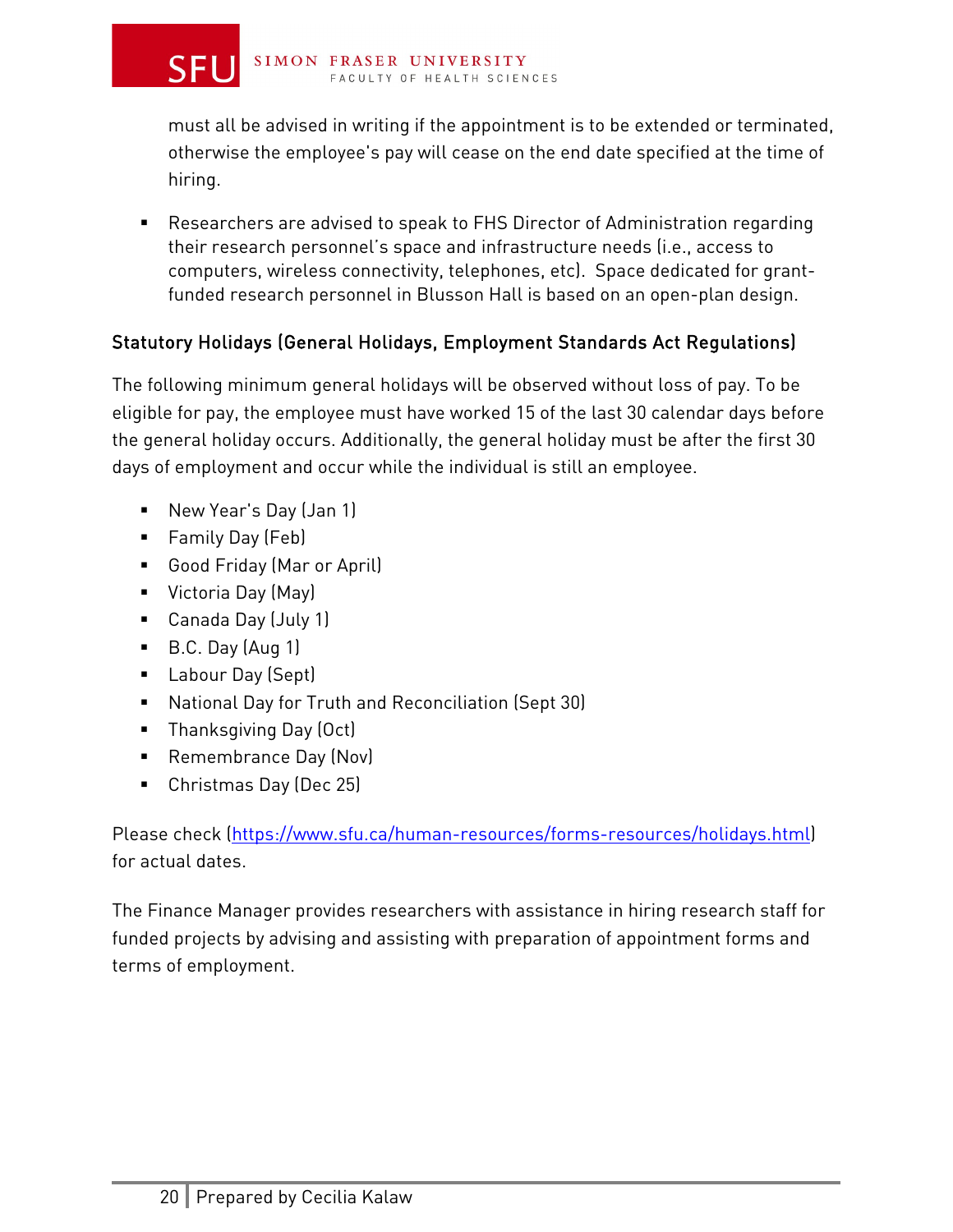

FHS Guidelines for Rates of Pay and Benefits for Research Personnel

SFU's Policy R 50.02 places individual researchers responsible for hiring research personnel and determining pay rates, depending on their funding, disciplinary norms, and qualifications required. Neither the university nor faculties set pay rates for grantfunded personnel.

Typical salary range for health research personnel are offered below as guidelines:

|                             | Undergraduate                                                            | <b>Masters</b> | PhD        |  |
|-----------------------------|--------------------------------------------------------------------------|----------------|------------|--|
| Minimum                     | \$16/hr                                                                  | \$18/hr        | \$20/hr    |  |
| Maximum                     | \$23/hr                                                                  | \$31/hr        | \$36.50/hr |  |
| Mandatory                   | 14%                                                                      | 14%            | 14%        |  |
| <b>Benefits Rate</b>        |                                                                          |                |            |  |
| With optional               | varies                                                                   | -varies        | -varies    |  |
| health benefits             |                                                                          |                |            |  |
| Other pertinent comparisons |                                                                          |                |            |  |
|                             |                                                                          |                |            |  |
| <b>BC Provincial</b>        | B.C.'s general labour minimum wage is \$15.21 per hour                   |                |            |  |
| Minimum Wage                | (as of June 2021)                                                        |                |            |  |
|                             |                                                                          |                |            |  |
| <b>BC Living Wage</b>       | Living Wage Rate for Metro Vancouver is \$20.52 per hour (as<br>of 2021) |                |            |  |